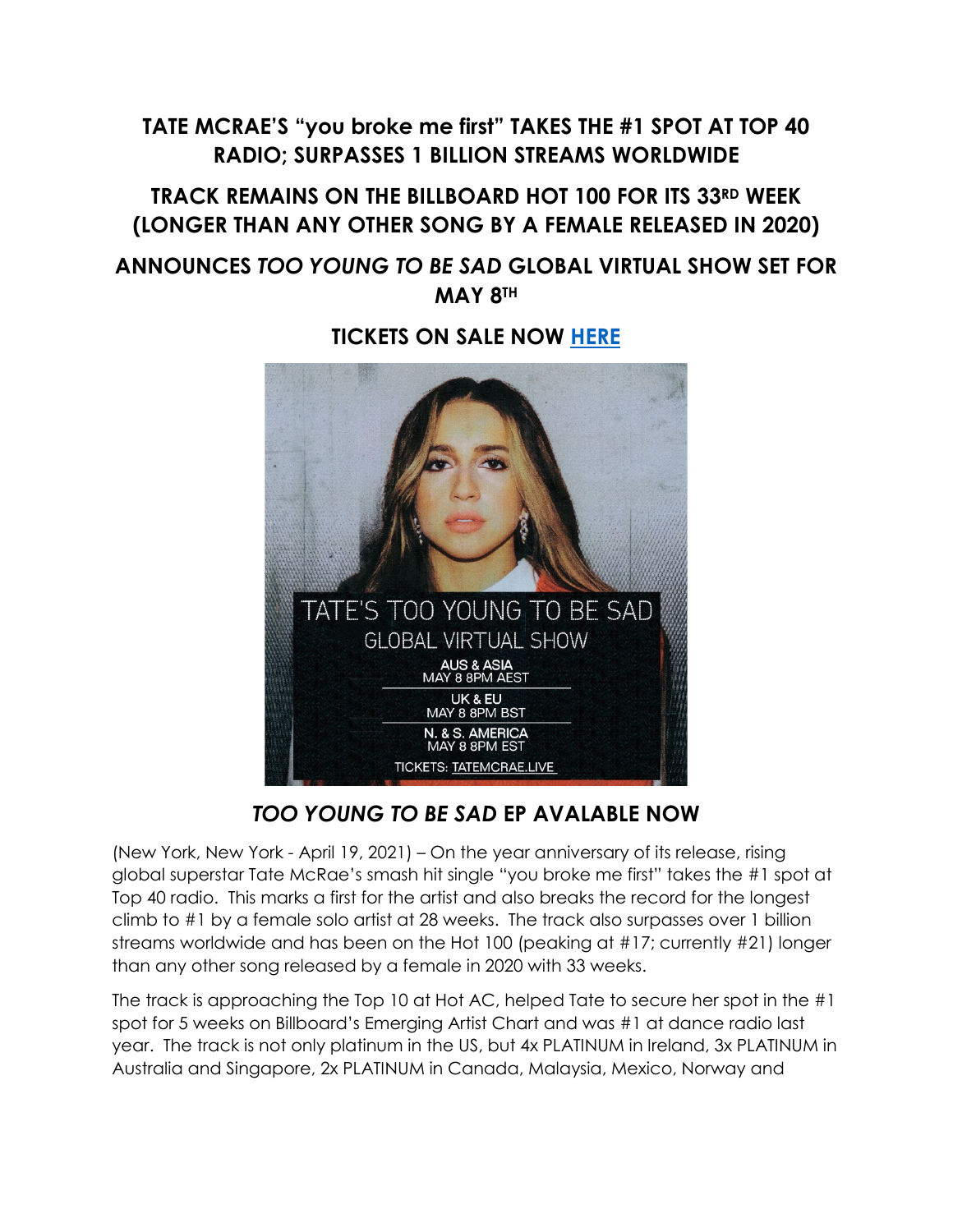Sweden, PLATINUM in the Austria, Netherlands, South Africa, Taiwan and the UK, and GOLD in Denmark, Germany and Indonesia.

Excited to perform for all her fans, Tate announces her *TOO YOUNG TO BE SAD Global Virtual Show* on May 8th. For tickets and other information please visit [TateMCRAE.LIVE.](https://shops.ticketmasterpartners.com/tate-mcrae?irgwc=1&utm_source=361433-Linkfire&utm_medium=affiliate&utm_campaign=361433&awtrc=&clickId=zT4XgcUouxyLW7VwUx0Mo37nUkES62wVyTKfUc0) She is also confirmed to perform later this year at Wonderstruck Music Festival, Bonnaroo Music Festival and more to be announced.

On Friday, DJ Regard released his latest track featuring Tate and Troye Sivan (listen [here\)](https://lnk.to/RegardTroyeTateYou). Her *TOO YOUNG TO BE SAD* EP is also available [here.](https://smarturl.it/tooyoungtobesad)

### **TOO YOUNG TO BE SAD GLOBAL Virtual Show Times**

AUS & Asia – May  $8<sup>th</sup>$  – 8:00PM AEST UK & EU – May  $8<sup>th</sup>$  – 8:00PM BST N. & S. America – May  $8<sup>th</sup>$  – 8:00 PM EST

#### **Tate McRae On The Road**

July 24, 2021 Wonderstruck Music Festival September 4, 2021 Bonnaroo & Music Arts Festival

#### **About Tate McRae**

Singer/songwriter/dancer Tate McRae has become the artist on the rise. She currently has over 1.8 billion career streams with over 3.3 million subscribers and over 500 million video views on YouTube. She was listed on *Forbes* 30 Under 30 List for 2021 as the youngest musician on the list as well as Apple's Up Next Artist for 2021, Amazon's Artist to Watch in 2021, Pandora's Artists To Watch 2021 list and included on *Billboard's* 21 Under 21 One's To Watch list. She was also named one of YouTube's Artist on the Rise, and MTV's Push Artist for July 2020. Mixing her vocal ability with her unparalleled dance moves, Tate performed the single on the *[MTV's European Music Awards](https://www.youtube.com/watch?v=CPnH-y6p2jk&list=RDCPnH-y6p2jk&start_radio=1&t=0)*, *[Jimmy Kimmel](https://www.youtube.com/watch?v=hEve0z3KJT4)  [Live!](https://www.youtube.com/watch?v=hEve0z3KJT4)*, *[The Tonight Show Starring Jimmy Fallon](https://www.youtube.com/watch?v=erUEuzdgobk&feature=youtu.be)* and the [VMA Pre-show.](https://www.youtube.com/watch?v=1drFJOMc5eY) In January 2020, she released her debut EP *all the things i never said*, as well as additional tracks ["that](https://smarturl.it/thatwayx)  [way,](https://smarturl.it/thatwayx)" and ["lie to me"](https://smarturl.it/LieToMex) ft. Ali Gatie."

Tate McRae hails from Calgary, Canada after living in Oman until she was 6 years old. She made a name for herself as a competitive dancer placing second runner up on Season 13 of the FOX series *So You Think You Can Dance*, achieved the *"The Best Dancer"* honor three times at the prestigious *Dance Awards*, and hit the stage for performances on *Ellen*, *The Teen Choice Awards*, and beyond. Not to mention, she lent her voice to NETFLIX's animated *Lalaloopsy* in the role of Spot Splatter Splash. Tate launched her YouTube channel and her "Create with Tate" music series where she has been consistently releasing original music (check out some [here\)](https://eur01.safelinks.protection.outlook.com/?url=https%3A%2F%2Fwww.youtube.com%2Fuser%2FTateMc7%2Ffeatured&data=02%7C01%7CMeghan.Kehoe%40rcarecords.com%7C85d1353d89154c1c73a708d7a0de9114%7Cf0aff3b791a54aaeaf71c63e1dda2049%7C0%7C0%7C637154750100648285&sdata=4gSvOX06KGHqKh2fpNSIhKr59J9EMLmb2ihPqnEwrM0%3D&reserved=0).

#### **For More Information On Tate McRae**

[Official Website](https://eur01.safelinks.protection.outlook.com/?url=https%3A%2F%2Fwww.tatemcrae.com%2F&data=02%7C01%7CMeghan.Kehoe%40rcarecords.com%7C85d1353d89154c1c73a708d7a0de9114%7Cf0aff3b791a54aaeaf71c63e1dda2049%7C0%7C0%7C637154750100668266&sdata=%2BMLzhmXcw%2FVV26UUomseH5Yis%2FI%2BxiLnLErchAW%2F6bk%3D&reserved=0) [YouTube](https://eur01.safelinks.protection.outlook.com/?url=https%3A%2F%2Fwww.youtube.com%2Fchannel%2FUCQh6LB206jF3JxpCDD-fp5Q&data=02%7C01%7CMeghan.Kehoe%40rcarecords.com%7C85d1353d89154c1c73a708d7a0de9114%7Cf0aff3b791a54aaeaf71c63e1dda2049%7C0%7C0%7C637154750100668266&sdata=E3wgDhdnGZgCn9AoGPtl7pV83%2FhHU%2FUDDtHreqsBe48%3D&reserved=0) [Instagram](https://eur01.safelinks.protection.outlook.com/?url=https%3A%2F%2Fwww.instagram.com%2Ftatemcrae%2F%3Fhl%3Den&data=02%7C01%7CMeghan.Kehoe%40rcarecords.com%7C85d1353d89154c1c73a708d7a0de9114%7Cf0aff3b791a54aaeaf71c63e1dda2049%7C0%7C0%7C637154750100678259&sdata=lQ2vTUW3FAQhTlO1sYE4TMMQwis%2Bcs1JvxwujMnYNEc%3D&reserved=0) **[Twitter](https://eur01.safelinks.protection.outlook.com/?url=https%3A%2F%2Ftwitter.com%2Ftatemcrae&data=02%7C01%7CMeghan.Kehoe%40rcarecords.com%7C85d1353d89154c1c73a708d7a0de9114%7Cf0aff3b791a54aaeaf71c63e1dda2049%7C0%7C0%7C637154750100678259&sdata=NAFyBWcaxfmeX8fNgD4SZ07Qdk9t3rD%2BBAPUfSlhEH0%3D&reserved=0)**